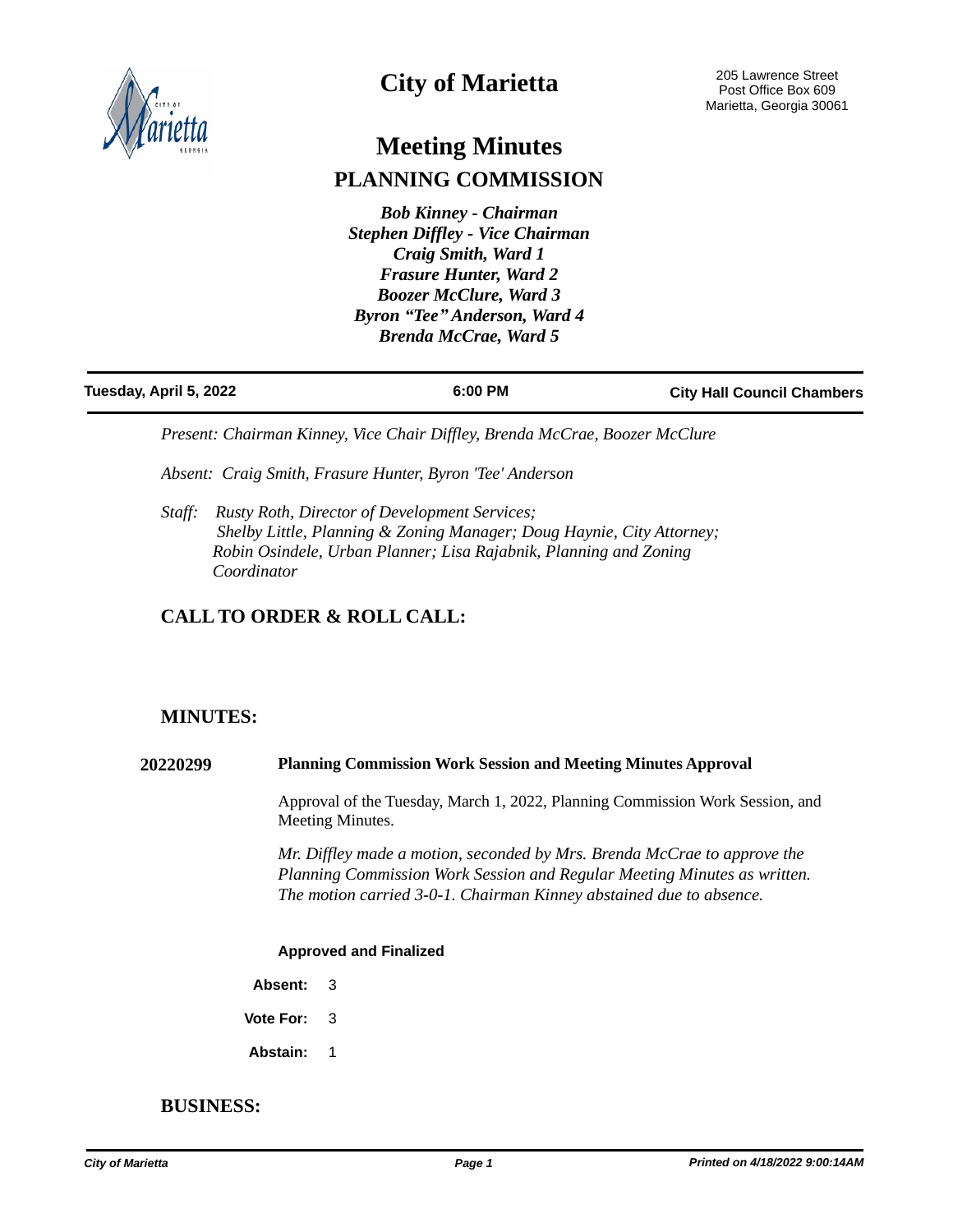# **20211702 Z2022-05 [REZONING] TRATON, LLC. (JAMES & GLORIA ADAMS)**

**Z2022-05 [REZONING] TRATON, LLC. (JAMES & GLORIA ADAMS)** are requesting the rezoning of 10.19 acres located in Land Lot 931, District 16, Parcel 0010 of the 2nd Section, Cobb County, Georgia, and being known as 1326 Old Bells Ferry Road from R-20 (Single Family Residential - County) to MXD (Mixed Use Development - City). Ward 4B.

*Ms. Little presented rezoning request Z2022-05.* 

*Mr. Kevin Moore, representing the applicant, presented the request for rezoning. A public hearing was held. Mr. Mark Naugle (Owner of adjoining property) spoke in opposition. He expressed concern regarding water shed from the proposed development flooding his property which includes a 40' x 60' workshop and equipment.* 

*Mr. Moore responded to Mr. Naugle's concerns stating that, storm water management provisions would be part of the redevelopment plans and would prevent potential increased watershed issues.* 

*The commission discussed concerns over the development's proposed single access and challenges for residents, neighbors, and emergency services.* 

*The commission also discussed potential issues for residents located on the far side of the planned culvert should the culvert be damaged or fail due to significant flooding.* 

*With no further comment or questions, the public hearing was closed.* 

*Mr. McClure made a motion to approve the request as submitted. The motion was not seconded.* 

*Mrs. McCrae made a motion, seconded by Mr. Diffley, to recommend denial as submitted. The motion carried 3-1-0. Mr. McClure opposed the denial.* 

*If Council approves the rezoning, the following variances would be incorporated as a condition of rezoning:* 

*1. Letter of stipulations and variances from J. Kevin Moore of Moore Ingram Johnson & Steele to Shelby Little, Planning & Zoning Manager for the City of Marietta, dated March 31, 2022, with the removal of variance 12(a).*

#### **Recommended for Denial**

**Absent:** 3

**Vote For:** 3

**Vote Against:** 1

#### **20211073 A2022-02 [ANNEXATION] TRATON, LLC. (JAMES & GLORIA ADAMS)**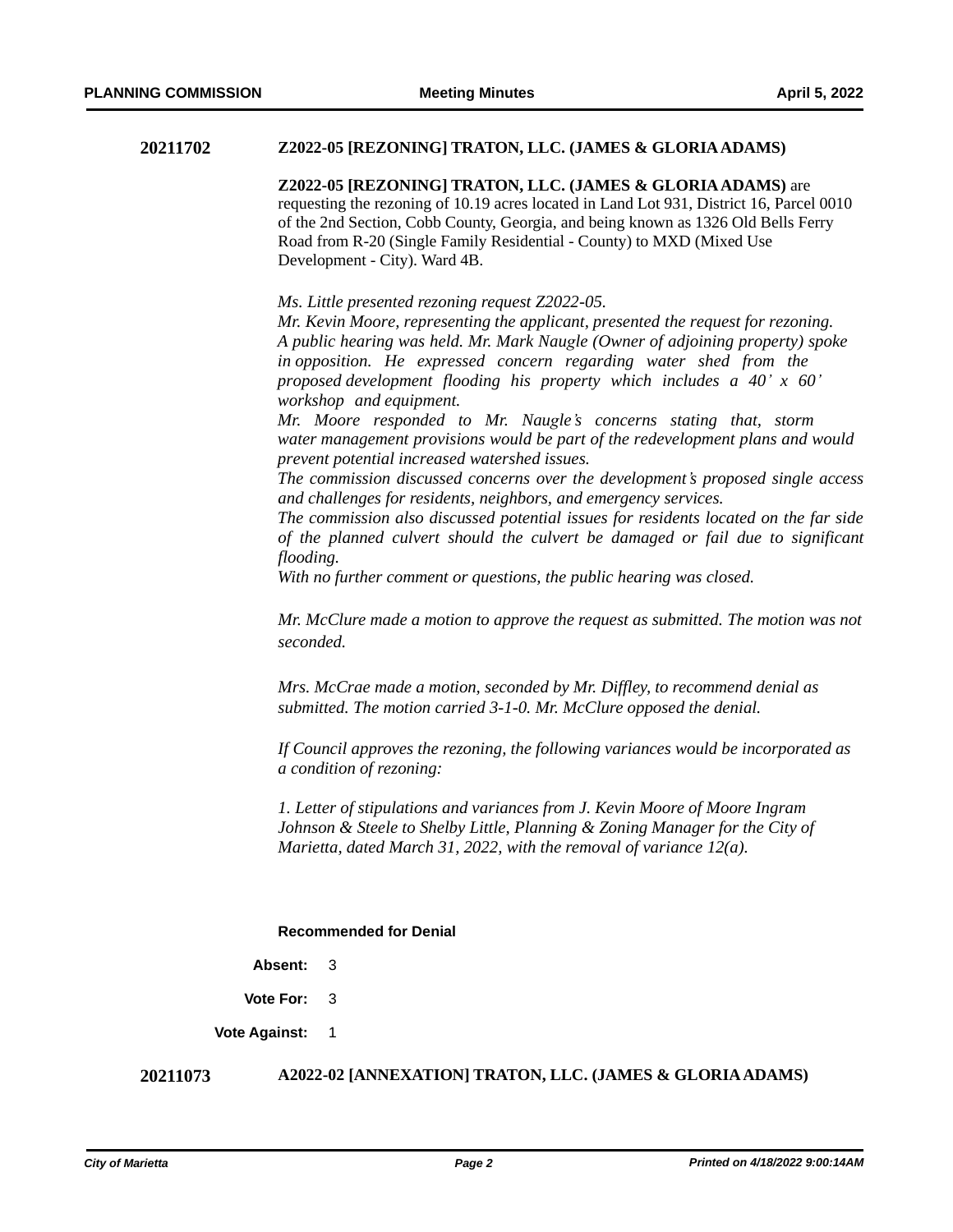**A2022-02 [ANNEXATION] TRATON, LLC. (JAMES & GLORIA ADAMS)** is requesting the annexation of property located in Land Lot 931, District 16, Parcel 0010 of the 2nd Section, Cobb County, Georgia and being known as 1326 Old Bells Ferry Road, and any associated right of way, consisting of approximately 10.19 acres. Ward 4B.

*Ms. Little presented rezoning request Z2022-02 in conjunction with Z2022-05[REZONING].*

*Mr. Moore requested his previous remarks regarding Z2022-05[REZONING] be incorporated with this annexation request.* 

*Mr. Moore further stated that this annexation request would be withdrawn should the Council deny the rezoning request.* 

*A public hearing was held. There was no opposition.*

*With no further comment, the public hearing was closed.* 

*Mrs. McCrae made a motion, seconded by Mr. Diffley, to recommend denial as submitted. The motion carried 3-1-0. Mr. McClure opposed the denial.* 

#### **Recommended for Denial**

**Absent:** 3

**Vote For:** 3

**Vote Against:** 1

# **20211074 CA2022-02 [CODE AMENDMENT]**

**CA2022-02 [CODE AMENDMENT]** In conjunction with the requested annexation of property located in Land Lot 9310, District 16, Parcel 0010 of the 2nd Section, Cobb County, Georgia and being known as 1326 Old Bells Ferry Road, the City of Marietta proposes to designate the Future Land Use of said property as MDR (Medium Density Residential). Ward 4B.

*Ms. Little presented code amendment request CA2022-02 on behalf of the city. Mr. Kinney suggested that approval of the amendment in the event Council approved requests Z2022-05 [REZONING] and A2022-02 [ANNEXATION].* 

*Mr. Diffley made a motion, seconded by Mr. McClure, to recommend approval as submitted. The motion carried 4-0-0.* 

# **Recommended for Approval**

**Absent:** 3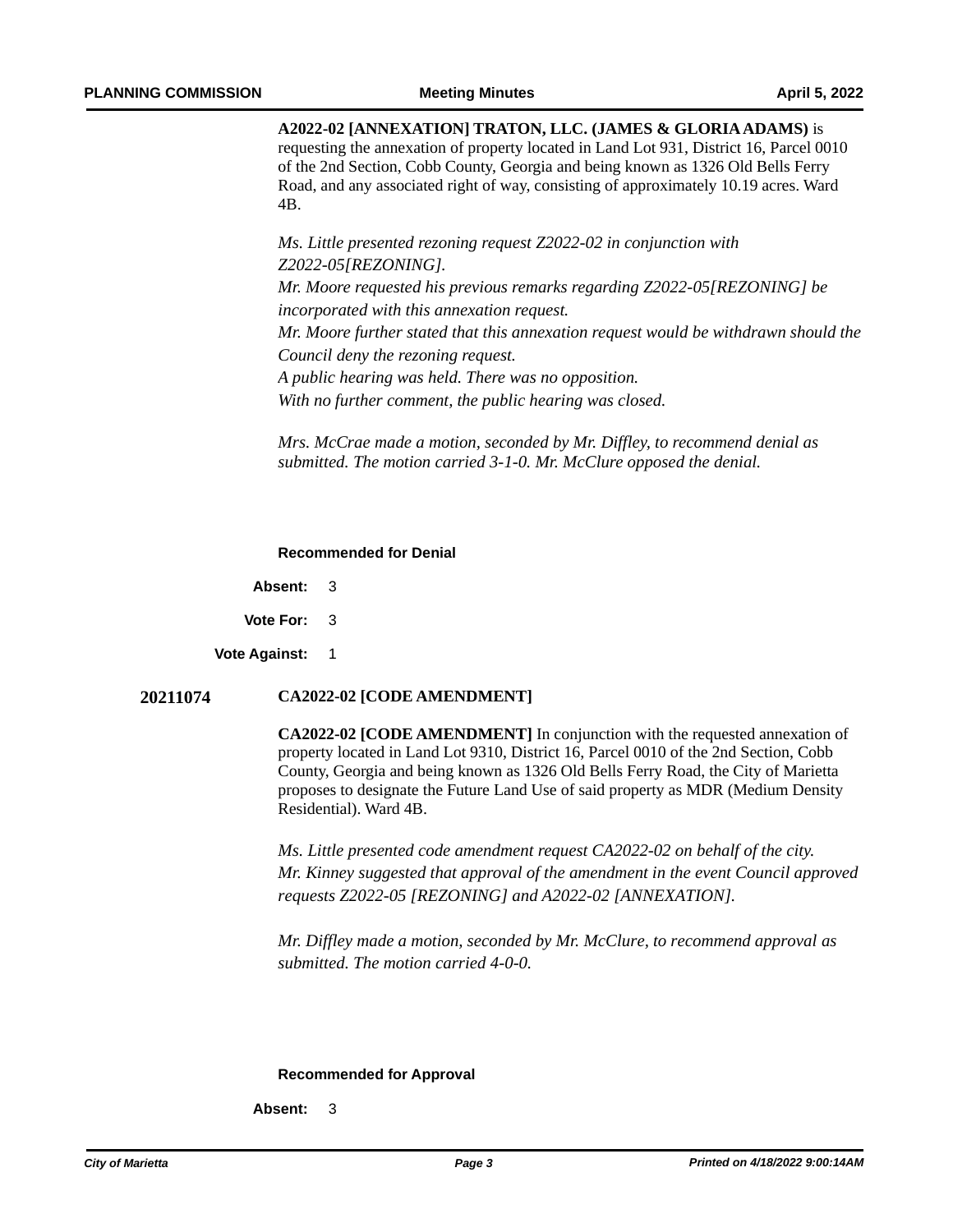#### **Vote For:** 4

#### **20220228 Z2022-10 [REZONING] DAN DURSO (SOUTH COAST INVESTORS LLC)**

**Z2022-10 [REZONING] DAN DURSO (SOUTH COAST INVESTORS LLC)** are requesting the rezoning of 0.73 acres located in Land Lot 1216, District 16, Parcel 0430 of the 2nd Section, Cobb County, Georgia, and being known as 362 Lawrence Street from OIT (Office Institution Transitional) to R-4 (Single Family Residential - 4 units/acre). Ward 5A

*Ms. Little presented rezoning request Z2022-10. Mr. Pete Bilson (Land Planner), representing the applicant, presented the request for rezoning and gave details of the proposed development. A public hearing was held. There was no opposition. Mrs. McCrae expressed concern over limited parking for residents and guests and asked Mr. Bilson if potential Lawrence Street widening plans had been considered while planning the circular driveway and parking accommodations. Mr. Bilson responded that he was aware of preliminary plans and that with this proposal there would be room for two parked vehicles in each property's driveway. There was further discussion regarding the proposed appearance of the homes and landscaping plans. Mr. Bilson responded to questions satisfactorily. With no further comment, the public hearing was closed.* 

*Mrs. McCrae made a motion, seconded by Mr. Diffley, to recommend denial as submitted. The motion failed with a vote of 2-2-0. Chairman Kinney and Mr. McClure opposed the recommendation.* 

**No Recommendation**

- **Absent:** 3
- **Vote For:** 2

**Vote Against:** 2

# **20220230 Z2022-11 [REZONING] PSR INVESTOR, LLC. (MATALON PROPERTIES, LLC.)**

**Z2022-11 [REZONING] PSR INVESTOR, LLC. (MATALON PROPERTIES, LLC.)** are requesting the rezoning of 7.2 acres located in Land Lot 260, District 19, Parcels 0010, 0090, 0230, & 0220 of the 2nd Section, Cobb County, Georgia, and being known as 1401 & 1409 Powder Springs Street and 1405 & 1411 Dura Drive from CRC (Community Retail Commercial) to CRC (Community Retail Commercial) and PRD-SF (Planned Residential Development - Single Family). Ward 2B.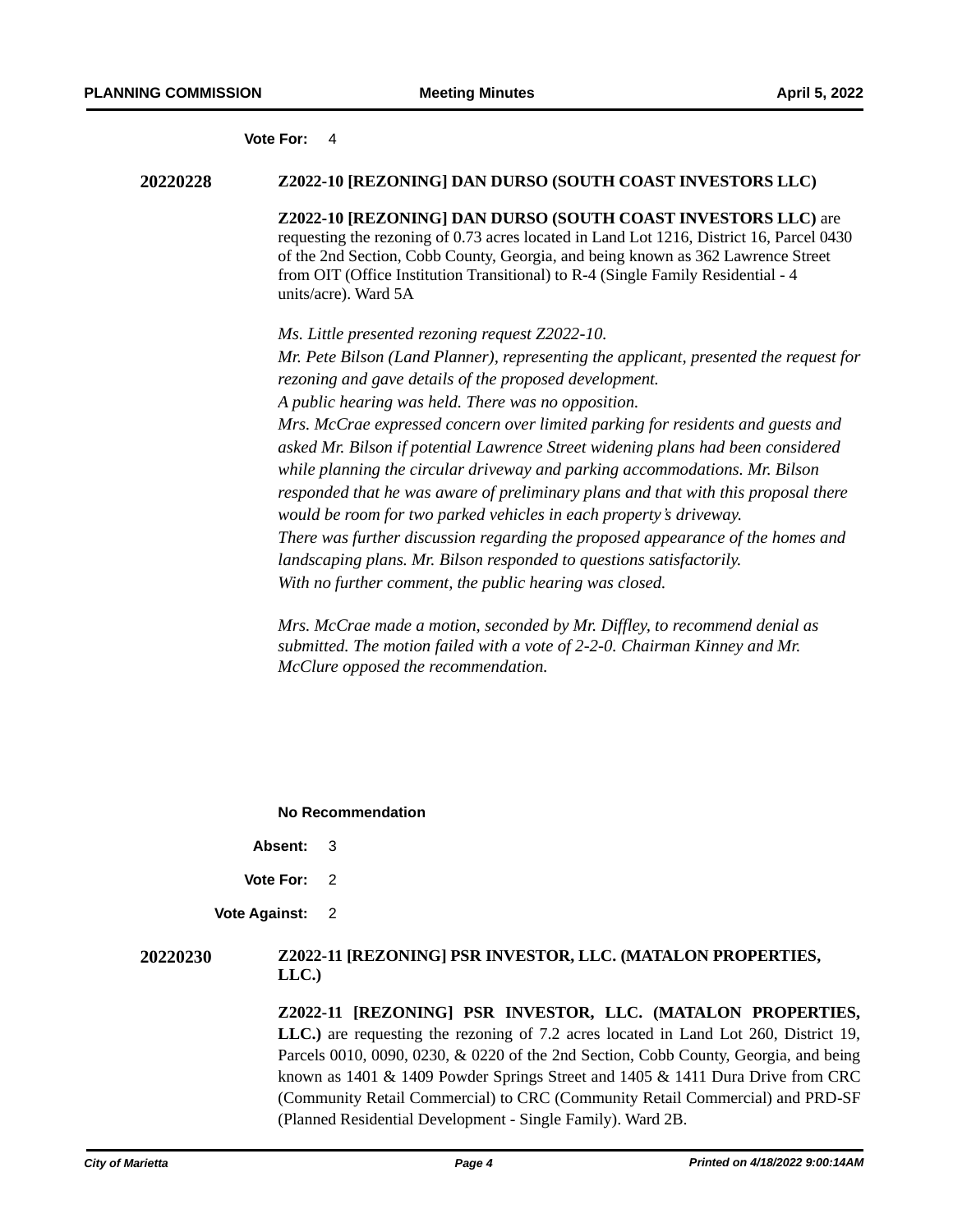*Ms. Little presented rezoning request Z2022-11. Mr. Moore requested that the request be tabled for one (1) month for revisions.* 

*Mr. Diffley made a motion, seconded by Mr. McClure, to table at the applicant's request. The motion carried 4-0-0.*

#### **Tabled**

**Absent:** 3

**Vote For:** 4

# **20220231 Z2022-12 [REZONING] KING ROOF RENOVATIONS, LLC.**

**Z2022-12 [REZONING] KING ROOF RENOVATIONS, LLC.** is requesting the rezoning of 0.2 acres located in Land Lot 1143, District 16, Parcel 0370 of the 2nd Section, Cobb County, Georgia, and being known as 508 Morningside Drive from OI (Office Institutional) to R-4 (Single Family Residential - 4 units/acre) with an additional use as a duplex. Ward 5A.

*Ms. Little presented rezoning request Z2022-12.* 

*Mr. DeNiz (Owner/Applicant) and Mr. Broughman (General Contractor) presented the request.*

*A public hearing was held. Mr. Killion (neighboring Business Owner) presented comments in opposition to the request.* 

*Mr. Killion and his wife own and operate a Dog Daycare, Boarding and Grooming business at 392 N. & 376 Fairground Street. He asked that Council consider that rezoning the property would be detrimental to the future of his business as he is required to maintain a 100ft distance from residentially zoned properties. Further discussion and comment was had regarding the request as submitted. Mr. Kinney suggested the application be withdrawn to allow for further consideration by the owner before presenting to Council. Mr. DeNiz agreed to withdraw the request for rezoning. The public hearing was closed.* 

*Mr. Diffley made a motion, seconded by Mrs. McCrae, to accept withdrawal at the applicant's request. The motion carried 4-0-0.*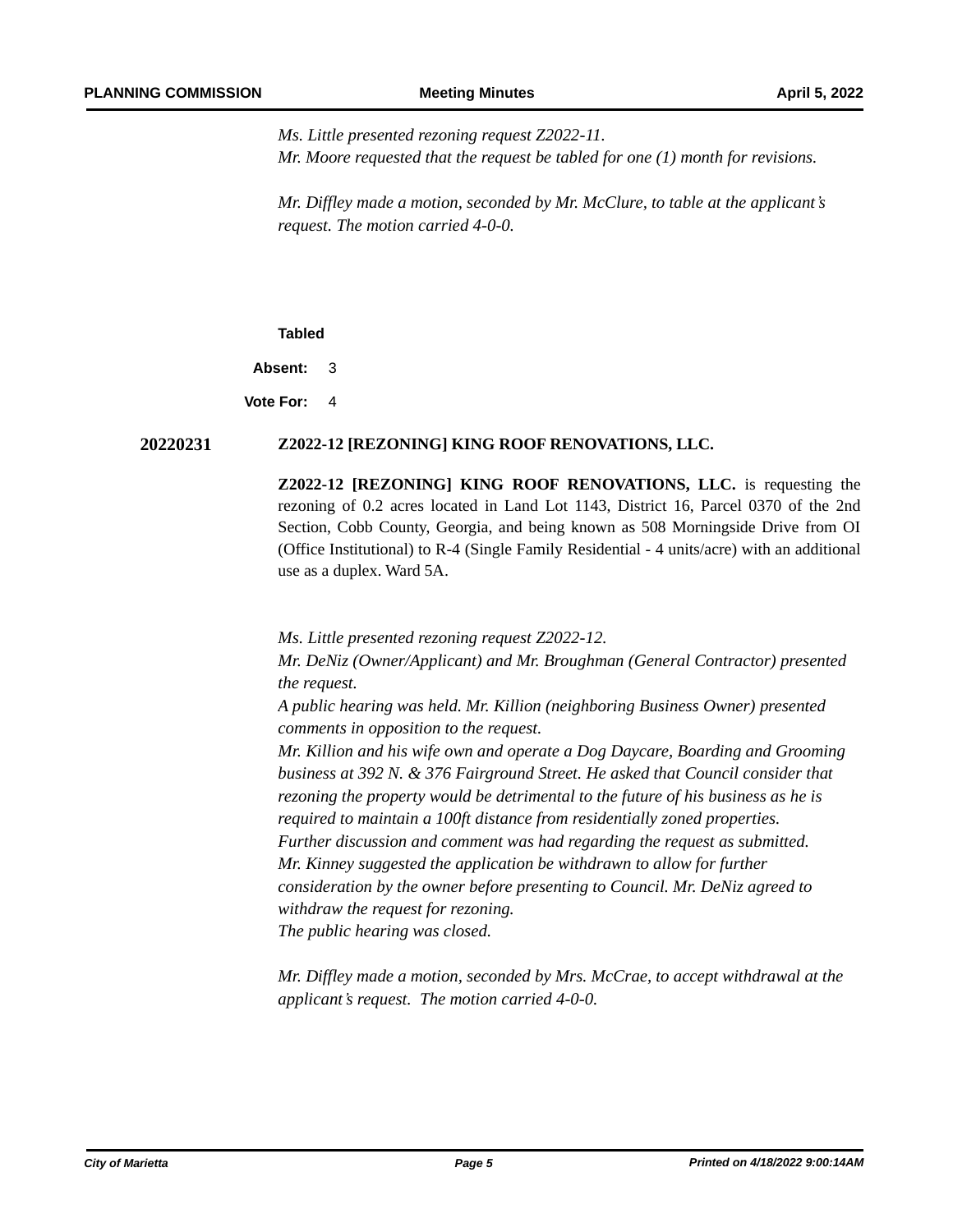# **Withdrawn**

**Absent:** 3

**Vote For:** 4

#### **20220232 Z2022-13 [REZONING] WHITE HAWK BUSINESS PARK III, LLC.**

**Z2022-13 [REZONING] WHITE HAWK BUSINESS PARK III, LLC** is requesting the rezoning of 2.01 acres located in Land Lot 874, District 16, Parcels 0240 & 0250 of the 2nd Section, Cobb County, Georgia, and being known as 1377 & 1395 Canton Road from NRC (Neighborhood Retail Commercial) and CRC (Community Retail Commercial) to LI (Light Industrial). Ward 6B.

*Ms. Little presented rezoning request Z2022-13. Mr. Rozen, representing the applicant, presented the request for rezoning. A public hearing was held. There was no opposition to the request. The request was discussed and with no further questions the public hearing was closed.*

*Mr. Diffley made a motion, seconded Mrs. McCrae, to recommend approval as submitted. The motion carried 4-0-0.*

*If Council approves the rezoning, the following stipulations would be incorporated as conditions of zoning:* 

*1. Letter of stipulations and variances from Adam J. Rozen, P.C. to Shelby Little, Planning & Zoning Manager for the City of Marietta, dated April 1, 2022.*

#### **Recommended for Approval**

**Absent:** 3

**Vote For:** 4

# **20220153 CA2022-04 [CODE AMENDMENT] Code Amendment Section 712.08 Tree Protection and Landscaping**

**CA2022-04 [CODE AMENDMENT]** Proposal to amend the Comprehensive Development Code of the City of Marietta, Division 712.08 Tree Protection, and landscaping regarding appropriate tree species on small residential lots.

*Ms. Little presented the code amendment request on behalf of the city. A public hearing was held. There was no opposition.*